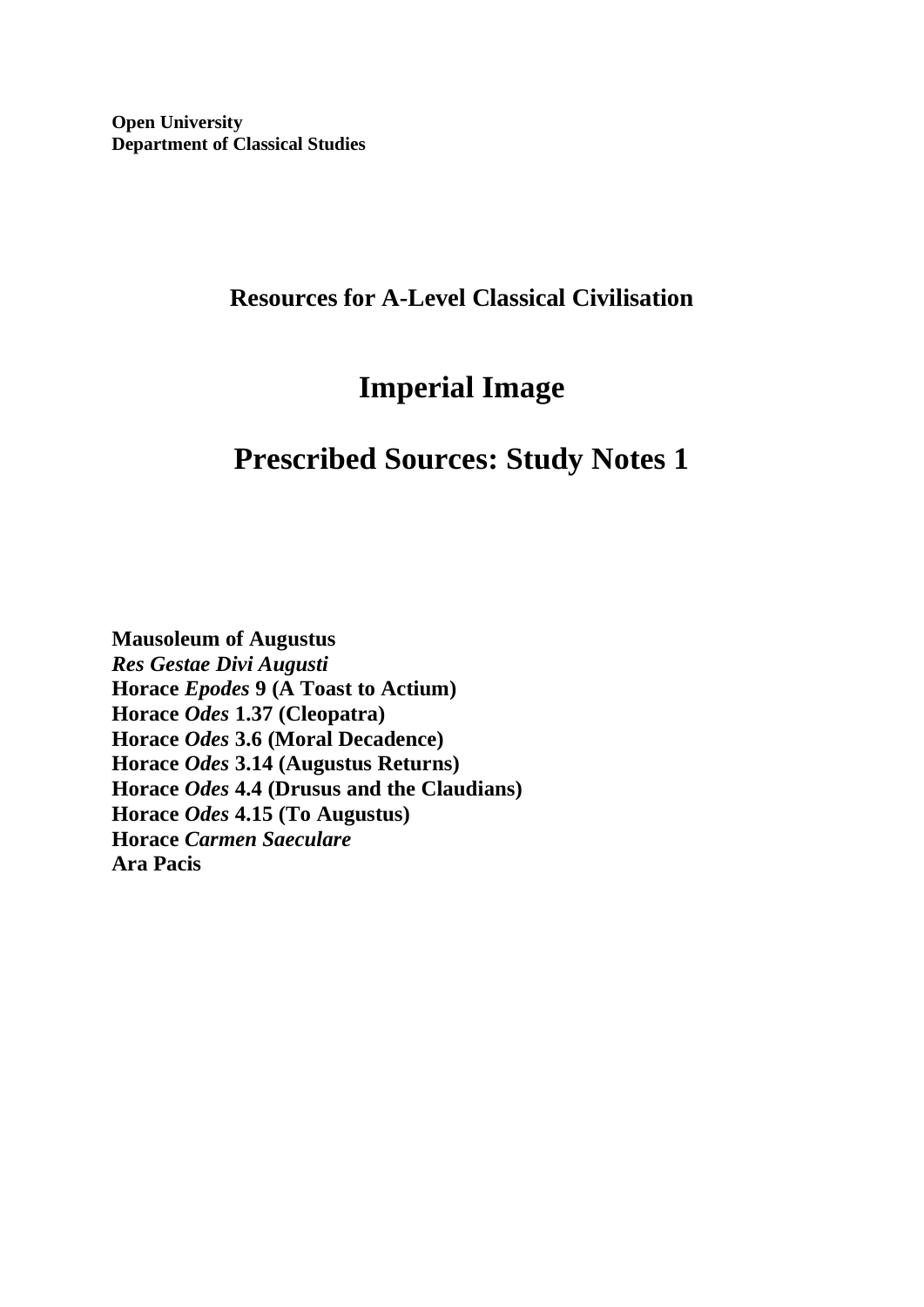#### **Imperial Image Mausoleum of Augustus**

| Context:<br>What?: Large tomb to hold Augustus' remains, and<br>those of the Imperial family.<br>When?: Work began 28 BC; completed 23 BC.<br>Where?: Campus Martius, Rome. Close to the river<br>Tiber.                                                                                                                                                                                                                                                                                                                                                                                                                                                   | <b>Campus Martius:</b><br>Field of Mars.<br>$\bullet$<br>An area outside of the city walls.<br>$\bullet$<br>Burial not allowed within walls.<br>$\bullet$<br>An area previously under-developed, and<br>$\bullet$<br>thus became a major focus for Augustan<br>building schemes.<br>Location of the Pantheon, Ara Pacis and a<br>$\bullet$<br>monumental Horologium.                                                                                                                                                                                                                                                                           |
|------------------------------------------------------------------------------------------------------------------------------------------------------------------------------------------------------------------------------------------------------------------------------------------------------------------------------------------------------------------------------------------------------------------------------------------------------------------------------------------------------------------------------------------------------------------------------------------------------------------------------------------------------------|------------------------------------------------------------------------------------------------------------------------------------------------------------------------------------------------------------------------------------------------------------------------------------------------------------------------------------------------------------------------------------------------------------------------------------------------------------------------------------------------------------------------------------------------------------------------------------------------------------------------------------------------|
| Structure:<br>Circular structure.<br>$\bullet$<br>42 metres high.<br>$\bullet$<br>Supported an earth mound.<br>$\bullet$<br>A bronze statue of Augustus at the top, that<br>$\bullet$<br>was probably visible from some distance.<br>Spaces for multiple burials. These were<br>$\bullet$<br>marked by individual epitaphs.<br>In park-like setting and close to other<br>$\bullet$<br>important Augustan buildings.<br>Note the term mausoleum is derived from<br>$\bullet$<br>the name Mausolus (377-353 BC), who was<br>commemorated by a large tomb at<br>Halicarnassus. The tomb of Mausolus was<br>one of the Seven Wonders of the Ancient<br>World. | <b>Purpose:</b><br>A large and visible statement, with<br>$\bullet$<br>substantial impact on the cityscape.<br>Larger than other tomb structures in Rome.<br>$\bullet$<br>Conveyed power, authority and wealth.<br>$\bullet$<br>Symbolised the then young Octavian's<br>$\bullet$<br>commitment to Rome and Rome's<br>importance as the centre of the Empire.<br><b>Differentiated Augustus (Octavian) from</b><br>$\bullet$<br>Antony, since Antony had planned to be<br>buried in Alexandria.<br>Claim to familial continuity and dynastic<br>$\bullet$<br>stability.<br>Part of plan to develop the Campus Martius,<br>and aggrandize Rome. |
| <b>Death of Augustus:</b><br>Died in AD 14 at Nola (Italy), decades after<br>$\bullet$<br>the mausoleum was built.<br>The corpse was brought back to Rome,<br>$\bullet$<br>cremated, and the remains interred inside<br>the mausoleum.<br>Two bronze pillars were set up outside,<br>$\bullet$<br>inscribed with the Res Gestae.<br>The Mausoleum continued to be used<br>$\bullet$<br>throughout the Julio-Claudian dynasty.<br>Augustus' disgraced daughter, Julia, was<br>denied burial there.                                                                                                                                                          | Themes:<br>Power – strong, committed ruler.<br>Family – dynasty building.<br>Peace – symbol of stability and continuity.                                                                                                                                                                                                                                                                                                                                                                                                                                                                                                                       |

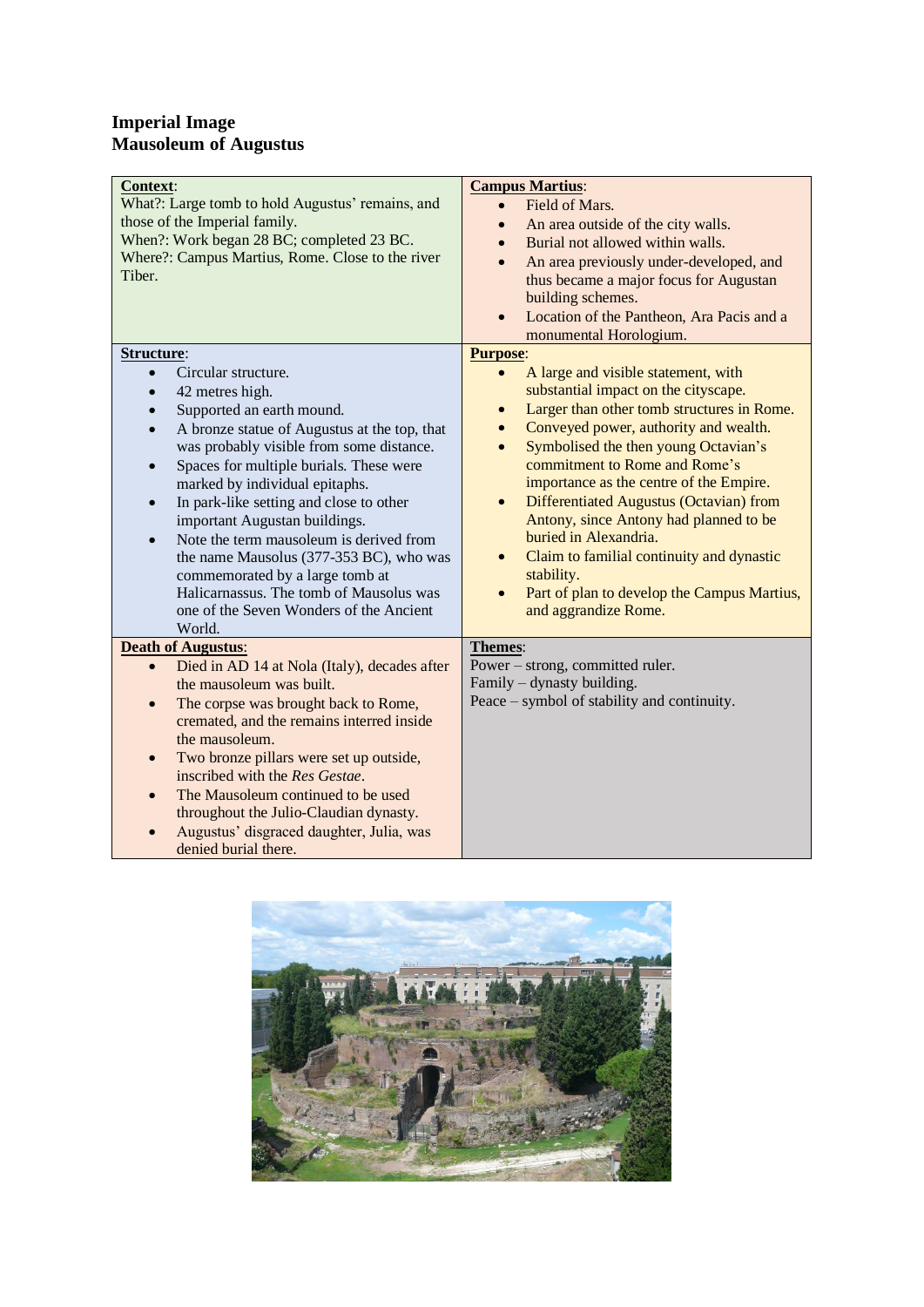#### **Imperial Image** *Res Gestae Divi Augusti*

| <b>Context:</b><br>What?: 'The Deeds of the Divine Augustus'. An<br>autobiographical account of Augustus' life &<br>achievements.<br>When?: AD 13/AD 14 (Augustus claims to be 76 at<br>the time of writing).<br>Where?: It was inscribed on bronze pillars set up<br>outside the mausoleum, as requested in Augustus'<br>will. These pillars are lost, but the text was<br>reproduced and displayed across the empire,<br>including at the Temple of Augustus and Rome in<br>Ankara (Turkey).                                                                                                                               | Elogium:<br>Epitaphs telling of the life and times of the<br>$\bullet$<br>deceased were not unusual.<br>Just as tombs might be built early, epitaphs<br>$\bullet$<br>might be composed in anticipation of death.<br>Or epitaphs could be set up by family,<br>$\bullet$<br>sometimes drawing on the content of the<br>eulogy delivered at the funeral.<br>The Res Gestae is extra-long -more like an<br>$\bullet$<br>autobiography than an epitaph.<br>Immodest perhaps, but defines Augustus as<br>$\bullet$<br>a great Roman, a man of many<br>achievements who deserved to be<br>remembered.         |
|------------------------------------------------------------------------------------------------------------------------------------------------------------------------------------------------------------------------------------------------------------------------------------------------------------------------------------------------------------------------------------------------------------------------------------------------------------------------------------------------------------------------------------------------------------------------------------------------------------------------------|---------------------------------------------------------------------------------------------------------------------------------------------------------------------------------------------------------------------------------------------------------------------------------------------------------------------------------------------------------------------------------------------------------------------------------------------------------------------------------------------------------------------------------------------------------------------------------------------------------|
| Style:<br>Written in first person.<br>2,500 words in length.<br>$\bullet$<br>Succinct & straightforward writing style.<br>$\bullet$<br>Focused on life and achievements.<br>$\bullet$<br>Few direct references to family & ancestors.<br>$\bullet$<br>Focuses on actions (e.g. public works) in<br>$\bullet$<br>Rome, rather than whole empire.<br>Does not lie. After all main events and<br>$\bullet$<br>actions were public knowledge.<br>Does omit names and certain details.<br>$\bullet$<br>Augustus presents himself positively.<br>$\bullet$<br>Not objective.<br>$\bullet$                                          | <b>Structure/Content:</b><br>35 paragraphs. 4 sections.<br>2-14: Political career (offices & political<br>$\bullet$<br>honours; including what Augustus refused).<br>15-24: Public benefactions (lists donations<br>$\bullet$<br>of money, land $&$ grain to citizens $&$<br>soldiers; lists public works & gladiatorial<br>spectacles; emphasises done with Augustus'<br>own money).<br>25-33: Military achievements (lists military<br>$\bullet$<br>deeds & alliances forged)<br>34-35: Political statement (returns Republic<br>$\bullet$<br>to Senate; Augustus honoured by the people<br>& Senate) |
| What's left unsaid:<br>Enemies not mentioned by name.<br>$\bullet$<br>No direct reference to civil wars.<br>$\bullet$<br>The term 'faction' covers Antony, his<br>$\bullet$<br>supporters and the battle of Mutina.<br>Brutus and Cassius are 'those men who had<br>$\bullet$<br>murdered my father'.<br>Sextus Pompeius and his followers are<br>$\bullet$<br>called 'pirates'.<br>Imperium maius is not mentioned.<br>Augustus' exceptional tribunical powers are<br>omitted.<br>There are frequent references to the Senate<br>and magistrates, and that Augustus acted on<br>their behalf, sticking to Republican rules. | <b>Purpose:</b><br>Augustus writes his own story from his own<br>perspective.<br>He leaves a positive account as his legacy.<br>$\bullet$<br>He presents the best possible version of<br>$\bullet$<br>himself.<br>An adept public relations move.<br>$\bullet$<br>Emphasises that he was the first among<br>$\bullet$<br>equals and had restored traditional<br>government.<br>To some extent it works – and may have<br>contributed to Augustus being remembered<br>as a 'good' emperor.<br>Later authors (e.g. Tacitus) appear to have<br>used it when composing their own works.<br>Themes:          |
|                                                                                                                                                                                                                                                                                                                                                                                                                                                                                                                                                                                                                              | Imperator - strong military leader.<br>Pater Patriae - authority father figure.<br>Peace - stability, prosperity.                                                                                                                                                                                                                                                                                                                                                                                                                                                                                       |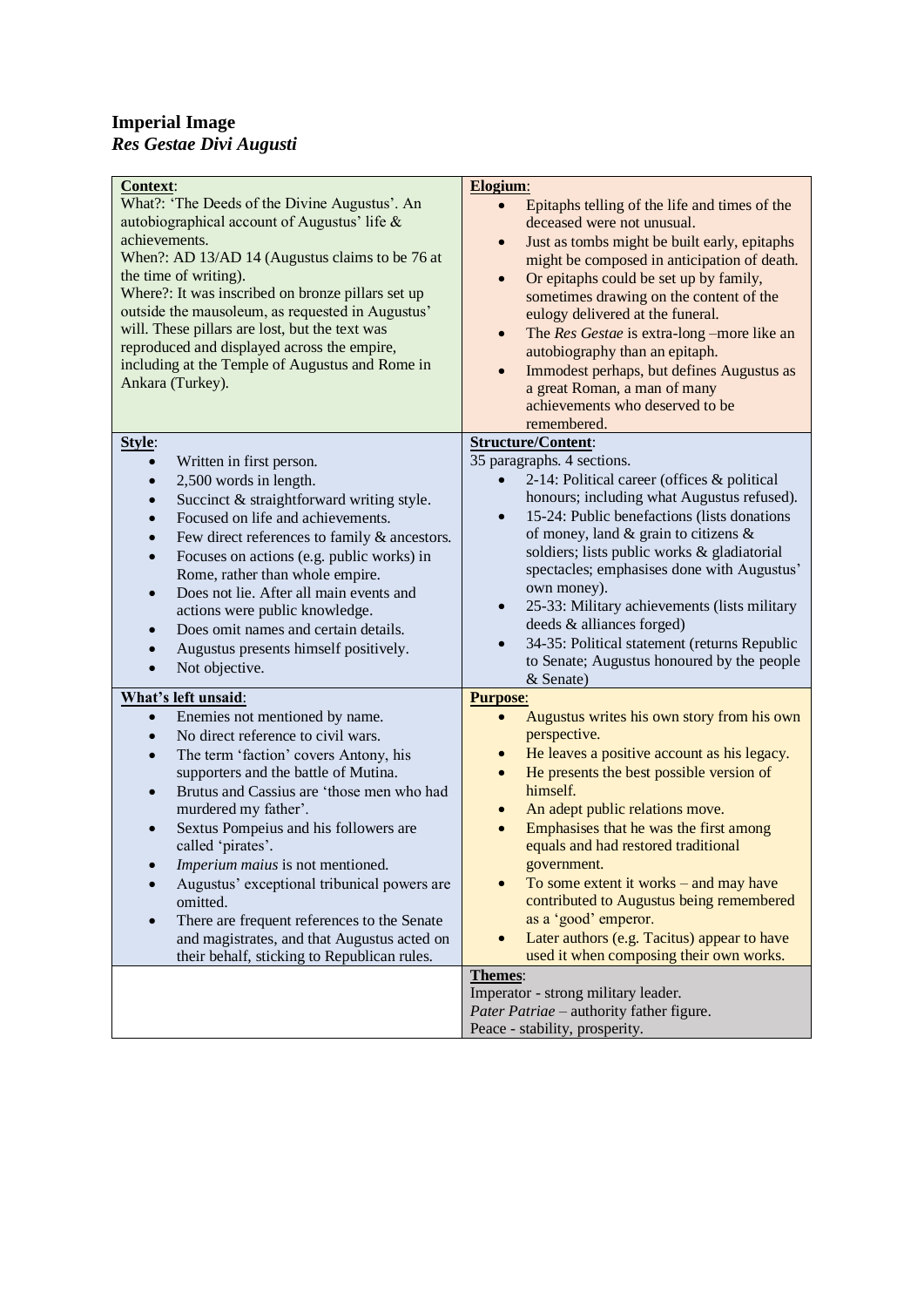

A 1930s copy of the *Res Gestae*, positioned on the walls of the building protecting the ara pacis.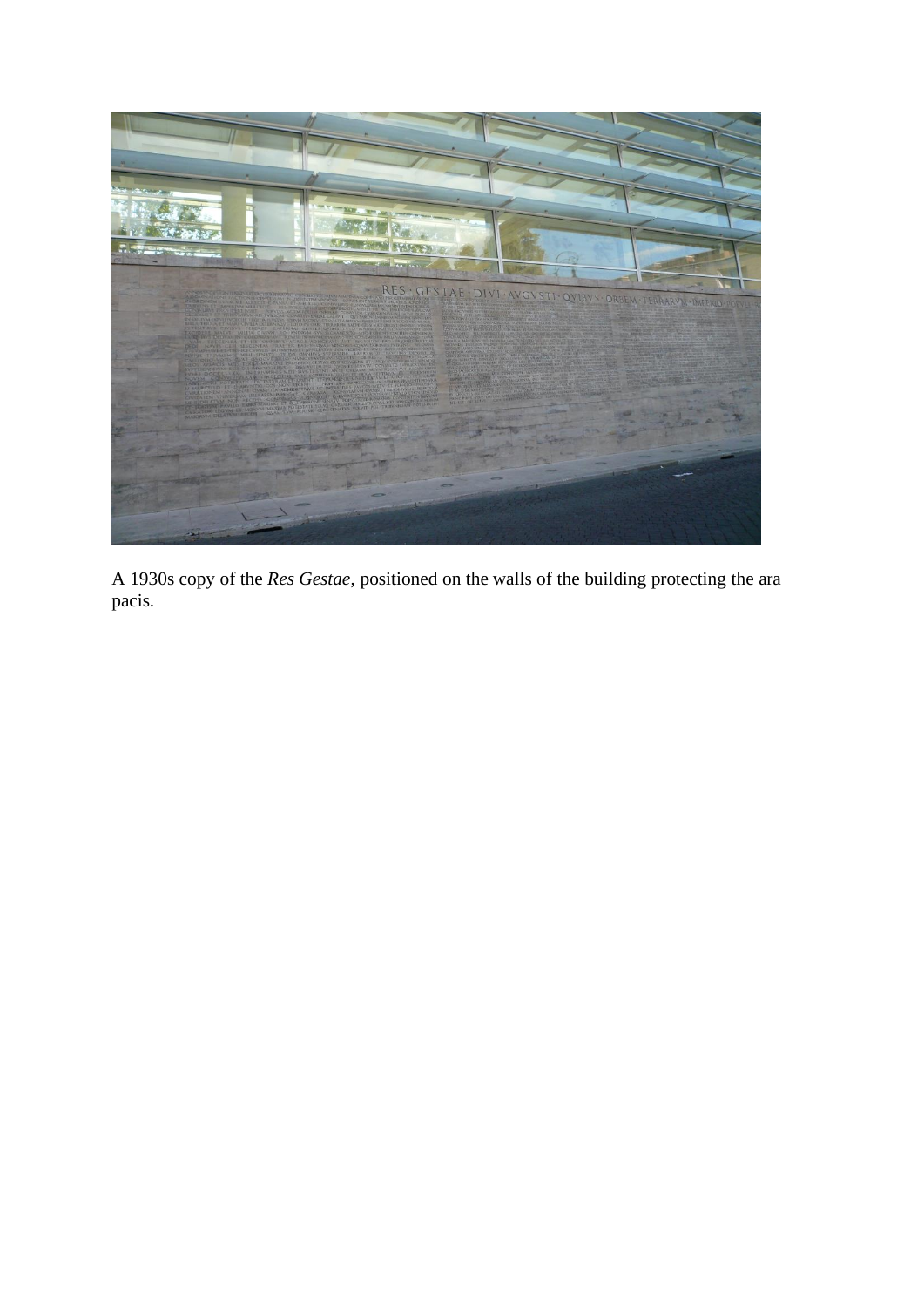#### **Imperial Image Horace** *Epode* **9 – A Toast to Actium**

| <b>Context:</b><br>What?: Poem to celebrate the victory at Actium.<br>When?: 30 BC.<br>Who?: Horace (65-8 BC). Quintus Horatius Flaccus,<br>from Venusia (S.Italy), was the son of a freedman.<br>Educated in Rome, Horace then served in the army<br>under Brutus. After Philippi, Horace supported<br>Octavian. Horace mainly wrote lyric poetry, and<br>Maecenas became his patron.                                                                                                                                                                                                                                                                                                                | Actium:<br>Naval battle off the coast of Greece.<br>$\bullet$<br>02 September, 31 BC.<br>$\bullet$<br>Octavian, with general Agrippa, defeated<br>$\bullet$<br>navy of Antony & Cleopatra.<br>Antony & Cleopatra fled to Alexandria.<br>$\bullet$                                                                                                                                                                                                                                                                                                                   |
|-------------------------------------------------------------------------------------------------------------------------------------------------------------------------------------------------------------------------------------------------------------------------------------------------------------------------------------------------------------------------------------------------------------------------------------------------------------------------------------------------------------------------------------------------------------------------------------------------------------------------------------------------------------------------------------------------------|---------------------------------------------------------------------------------------------------------------------------------------------------------------------------------------------------------------------------------------------------------------------------------------------------------------------------------------------------------------------------------------------------------------------------------------------------------------------------------------------------------------------------------------------------------------------|
| Form/Structure:<br>Iambic poem.<br>$\bullet$<br>37 lines.<br>$\bullet$<br>Addressed to Maecenas.                                                                                                                                                                                                                                                                                                                                                                                                                                                                                                                                                                                                      | <b>Summary:</b><br>There's a festive atmosphere at Maecenas' house in<br>anticipation of a triumph. Antony, made un-Roman<br>by a shameful foreign woman, deserted by his<br>supporters, let down by un-disciplined troops, has<br>been defeated by a general greater than Marius and<br>the Scipios. So why delay the Triumph while Antony<br>flees? Drink wine to allay any remaining fears.                                                                                                                                                                      |
| <b>Glossary:</b><br>'Jove' – Jupiter.<br>$\bullet$<br>'Caecuban' - fine, aged wine<br>'That Dorian and these Italian' – at the party<br>$\bullet$<br>different styles of music are mixed.<br>'Pompey' – Sextus Pompey (son of Pompey)<br>$\bullet$<br>the Great) who had controlled the sea until<br>defeated in 36 BC.<br>'faithless slaves' - Pompey was supported<br>$\bullet$<br>by pirates and runaway slaves $(RG 25.1)$ .<br>'A Roman' – i.e. Antony.<br>$\bullet$<br>'a woman's' – i.e. Cleopatra.<br>$\bullet$<br>'eunuchs' – conventional attendants for<br>oriental royalty.<br>'Gauls' - Galatian cavalry from Asia Minor<br>under king Amyntas who deserted Antony<br>before the battle. | <b>Glossary (continued):</b><br>'Triumph' - a victory parade, here being<br>$\bullet$<br>personified, hence 'Hail'.<br>'unblemished steers' - spotless oxen<br>$\bullet$<br>presumably ready for sacrifice.<br>'Jugurtha' - from Numidia, N. Africa, who<br>$\bullet$<br>rebelled against Rome in 118 BC, and was<br>defeated by Marius.<br>'Africanus' – name of two members of the<br>Scipio family; one defeated Hannibal, the<br>other destroyed Carthage.<br>'Syrtes' - Gulf of Libya, with dangerous<br>waters.<br>'Chian, Lesbian' - first-rate Greek wines. |
| What's left unsaid?:<br>Antony not named. He is 'A 'Roman', but<br>$\bullet$<br>one who fails Rome and demeans himself.<br>Civil war not referenced.<br>Cleopatra not named. She is 'a woman' who<br>is portrayed as shameful and foreign.<br>Details of the battle not given.<br>Gods/religion little referenced.                                                                                                                                                                                                                                                                                                                                                                                    | Themes:<br>Actium – key victory.<br>Imperator – strong military leader.                                                                                                                                                                                                                                                                                                                                                                                                                                                                                             |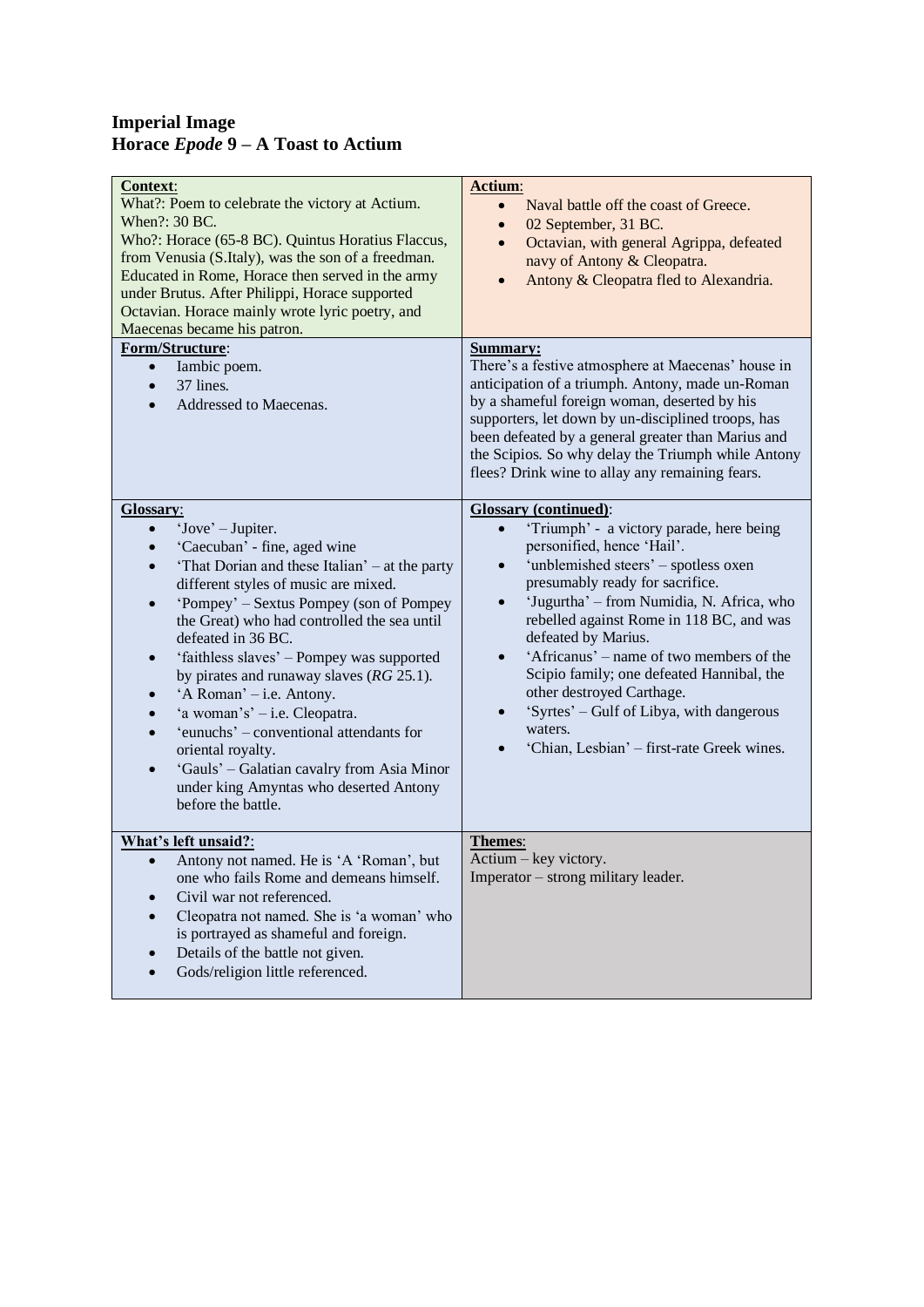#### **Imperial Image Horace** *Odes* **1.37 Cleopatra**

| <b>Context:</b><br>What?: Poem about Cleopatra, written 7 years after<br>Actium.<br>When?: 23 BC.<br>Who?: Horace (65-8 BC). Quintus Horatius Flaccus,<br>from Venusia (S.Italy), was the son of a freedman.<br>Educated in Rome, Horace then served in the army<br>under Brutus. After Philippi, Horace supported<br>Octavian. Horace mainly wrote lyric poetry, and<br>Maecenas became his patron.                                                                                                                         | Actium:<br>Naval battle off the coast of Greece.<br>$\bullet$<br>02 September, 31 BC.<br>$\bullet$<br>Octavian, with general Agrippa, defeated<br>$\bullet$<br>navy of Antony & Cleopatra.<br>Antony & Cleopatra fled to Alexandria.<br>$\bullet$<br>Both eventually committed suicide.<br>$\bullet$                                                                                                                                                                                                                                                                        |
|------------------------------------------------------------------------------------------------------------------------------------------------------------------------------------------------------------------------------------------------------------------------------------------------------------------------------------------------------------------------------------------------------------------------------------------------------------------------------------------------------------------------------|-----------------------------------------------------------------------------------------------------------------------------------------------------------------------------------------------------------------------------------------------------------------------------------------------------------------------------------------------------------------------------------------------------------------------------------------------------------------------------------------------------------------------------------------------------------------------------|
| Form/Structure:<br>Lyric poem.<br>$\bullet$<br>32 lines.<br>$\bullet$<br>Addresses reader.<br>$\bullet$                                                                                                                                                                                                                                                                                                                                                                                                                      | Summary:<br>Prepare for a feast. While Rome was under threat it<br>would have been wrong to drink. Now the mad and<br>corrupt enemy has been defeated. Yet she showed<br>bravery, opting for suicide to avoid being paraded in<br>a Triumph.                                                                                                                                                                                                                                                                                                                                |
| Glossary:<br>'Salian feast' – the Salii were 12 priests<br>$\bullet$<br>(patrician youths) of Mars, who held a<br>procession & feast in March.<br>'Caecuban wines' – fine aged wines.<br>$\bullet$<br>'Maerotic wine' – Egyptian wine.<br>$\bullet$<br>'dove' – the dove was sacred to Venus; is<br>$\bullet$<br>this an allusion to Cleopatra's affair with<br>Antony?<br>'triumph' – a victory parade through the<br>streets of Rome; defeated enemies could be<br>displayed, and then killed at the end of the<br>parade. | <b>Techniques:</b><br>Antony not mentioned.<br>$\bullet$<br>Cleopatra not named.<br>$\bullet$<br>Suggests the threat was almost in Rome at<br>$\bullet$<br>the 'Capitol'.<br>Caesar is strong - but the poem focuses on<br>$\bullet$<br>the vanquished not the victor.<br>Compression of time – there was $12$ months<br>$\bullet$<br>between Actium & Cleopatra's death.<br>In death, Cleopatra acts like a man rather<br>$\bullet$<br>than a woman.<br>Implicit praise of Caesar (Augustus) by<br>$\bullet$<br>making Cleopatra mad and dangerous, yet<br>also admirable. |
| <b>Characterisation of Cleopatra:</b><br>Complex portrayal of Cleopatra.<br>$\bullet$<br>She is the mad queen, frenzied $\&$<br>$\bullet$<br>intoxicated, with corrupted followers.<br>Hawk & dove and hunting similes are a<br>$\bullet$<br>turning point in Cleopatra's portrayal.<br>In defeat she is compared to a 'gentle dove'<br>$\bullet$<br>- so vulnerable.<br>Cleopatra dies nobly & with courage.<br>$\bullet$<br>She is both a monstrous and a tragic figure.<br>And an impressive opponent.<br>$\bullet$       | Themes:<br>Actium – key victory, long remembered $&$ praised.<br>Imperator – strong military leader.<br>Peace – this victory brings peace, security and<br>stability to Rome.                                                                                                                                                                                                                                                                                                                                                                                               |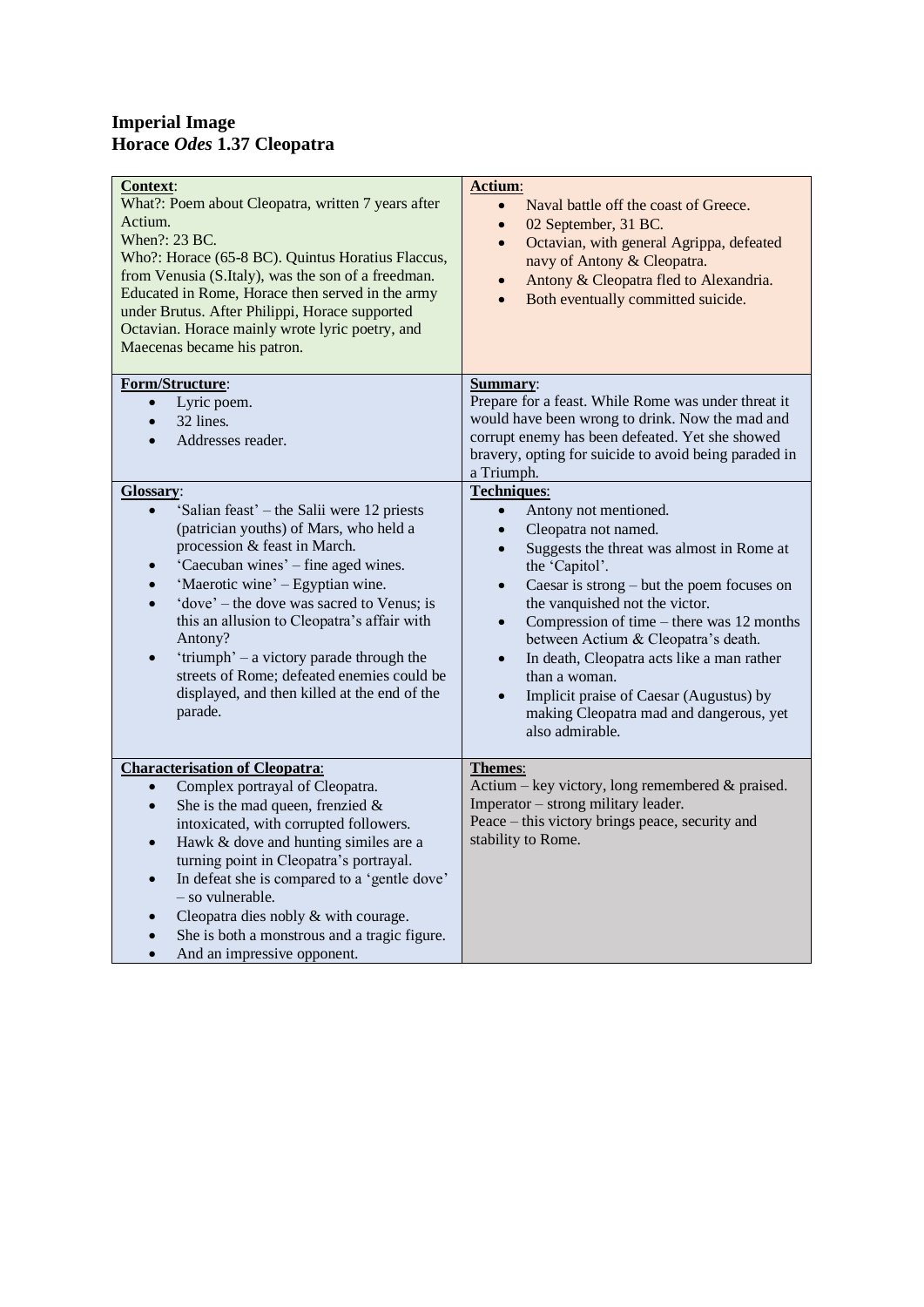#### **Imperial Image Horace** *Odes* **3.6 Moral Decadence**

| <b>Context:</b>                                                                                                                                                                                                                                                                                                                                                                                                                                                                                                                                                                                                                                                                                                            | <b>Morality:</b>                                                                                                                                                                                                                                                                                                                                                                                                                                                                                    |
|----------------------------------------------------------------------------------------------------------------------------------------------------------------------------------------------------------------------------------------------------------------------------------------------------------------------------------------------------------------------------------------------------------------------------------------------------------------------------------------------------------------------------------------------------------------------------------------------------------------------------------------------------------------------------------------------------------------------------|-----------------------------------------------------------------------------------------------------------------------------------------------------------------------------------------------------------------------------------------------------------------------------------------------------------------------------------------------------------------------------------------------------------------------------------------------------------------------------------------------------|
| What?: A poem about moral laxity as the cause of<br>Rome's failings.<br>When?: 23 BC.<br>Who?: Horace (65-8 BC). Quintus Horatius Flaccus,<br>from Venusia (S.Italy), was the son of a freedman.<br>Educated in Rome, Horace then served in the army<br>under Brutus. After Philippi, Horace supported<br>Octavian. Horace mainly wrote lyric poetry, and<br>Maecenas became his patron.                                                                                                                                                                                                                                                                                                                                   | The End of the Republic had seen<br>$\bullet$<br>(allegedly) a fall in moral standards.<br>An increase of luxury, indulgence and then<br>$\bullet$<br>greed & personal ambition.<br>Sexual morals were said to be in decline;<br>$\bullet$<br>more adultery.<br>There was a lack of respect for the gods.<br>$\bullet$<br>Leges Iuliae (Julian Laws) passed 18-17 BC<br>$\bullet$<br>(so after this poem was written). These<br>encouraged marriage and childrearing, and<br>made adultery a crime. |
| Form/Structure:<br>Lyric poem.<br>$\bullet$<br>48 lines.<br>$\bullet$<br>A call to action – restore the temples and<br>$\bullet$<br>return to old moral values.                                                                                                                                                                                                                                                                                                                                                                                                                                                                                                                                                            | Summary:<br>Romans pay the price for the sins of their ancestors,<br>but are also currently neglecting the gods until the<br>temples are restored. Enemies have taken advantage.<br>This is a wicked age with marriages defiled.<br>The heroes of old were better. Before, Romans were<br>decent rustic people, whereas now Romans risk<br>producing sinful children.                                                                                                                               |
| Glossary:<br>'fathers' sins' – misdeeds of prior<br>generations, perhaps hinting at Romulus'<br>killing of Remus.<br>'Monaeses' - a Parthian who attacked<br>$\bullet$<br>Antony (36 BC).<br>'Pacorus' - a Parthian who invaded Syria,<br>$\bullet$<br>killed in 38 BC.<br>'Ethiopians' – refers to Egyptians, $\&$ the<br>$\bullet$<br>forces of Antony & Cleopatra.<br>'Punic' – Carthaginian. So reference to<br>$\bullet$<br>Punic Wars.<br>'Pyrrhus' – King of Epirus (Greece) tried<br>$\bullet$<br>invading Italy in 280 BC.<br>'Antiochus' – Syrian king subjugated by<br>$\bullet$<br>Romans in 188 BC.<br>'Sabine' - early Italian tribe or people;<br>merged with Rome after the 'Rape of the<br>Sabine Women'. | <b>Themes:</b><br>Moral decline – need to re-establish the golden age<br>of Rome.<br>Religious leader – need to re-establish respect for the<br>gods.<br>Pater Patriae – need for strong moral leadership.                                                                                                                                                                                                                                                                                          |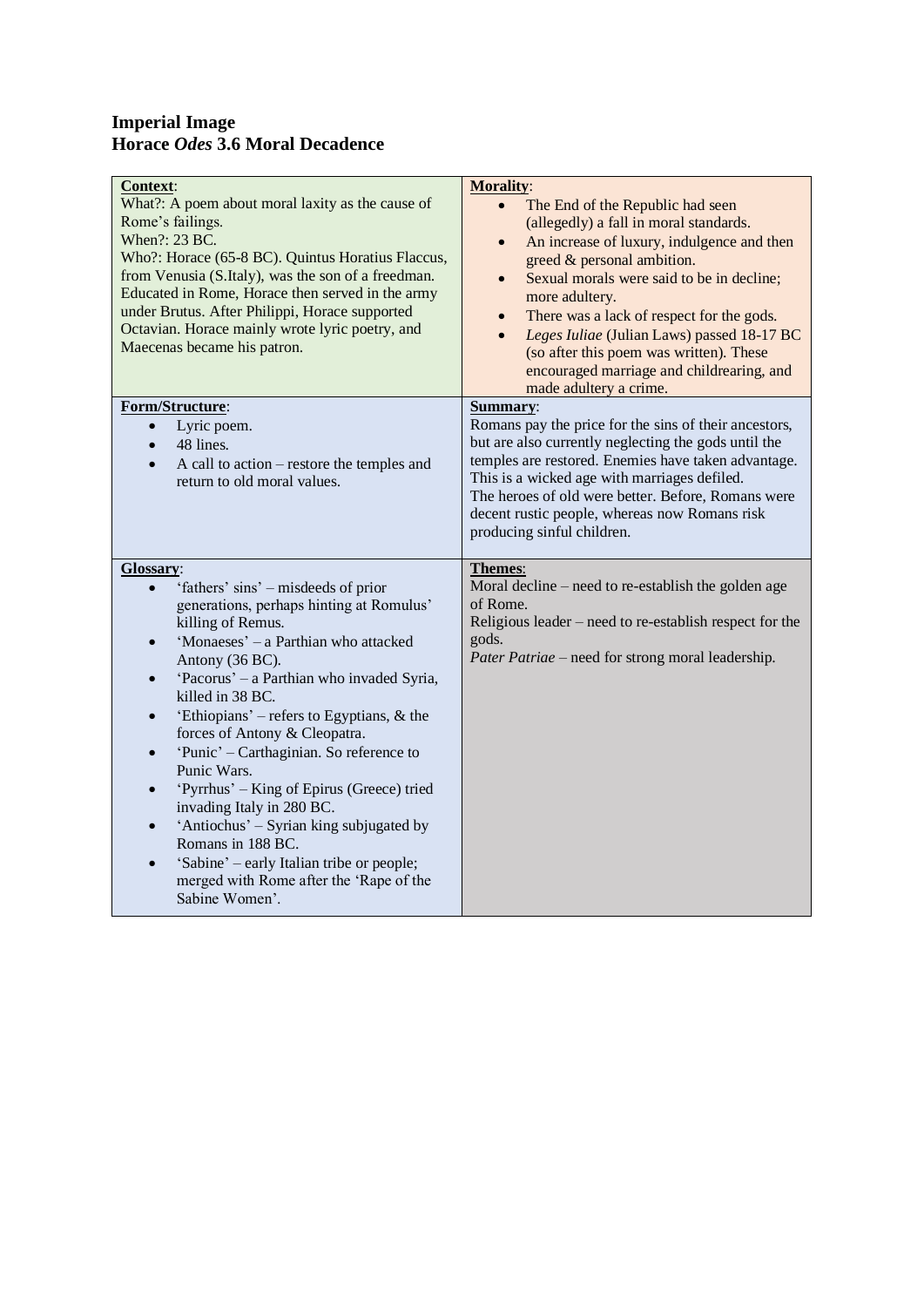#### **Imperial Image Horace** *Odes* **3.14 Augustus Returns**

| <b>Imperial Family:</b><br>Livia – wife of Augustus, mother of Drusus<br>$\bullet$<br>and Tiberius.<br>Octavia - Augustus' sister, and mother of<br>$\bullet$<br><b>Marcellus</b><br>Augustus returns to Rome after campaigns<br>in Spain.<br>Tiberius & Marcellus have also been in<br>Spain.                                                                                                                                                                                                                                                                                                                                                                                                                                                                                                                                                                                                                           |
|--------------------------------------------------------------------------------------------------------------------------------------------------------------------------------------------------------------------------------------------------------------------------------------------------------------------------------------------------------------------------------------------------------------------------------------------------------------------------------------------------------------------------------------------------------------------------------------------------------------------------------------------------------------------------------------------------------------------------------------------------------------------------------------------------------------------------------------------------------------------------------------------------------------------------|
| Public/private:<br>Poem has been viewed as confused or<br>contradictory due to the public & private<br>mix.<br>Horace initially acts as a public herald<br>$\bullet$<br>announcing Augustus' return, and his<br>public/state importance.<br>Then poem changes to Horace speaking of<br>$\bullet$<br>himself, and his own celebrations and age.<br>In the latter part is Horace thinking more<br>$\bullet$<br>generally of men of his status - since plebs,<br>women & children are mentioned in the<br>earlier verses?<br>Is he creating parallels? - Augustus is home<br>$\bullet$<br>with his family, & Horace celebrates at<br>home.<br>Horace suggests that he's mellowed with<br>age; now like Rome Horace is more<br>peaceful and placid.<br>Overall message celebrates Augustus'<br>success, as a bringer of peace, military<br>victories, stability, morality, religious piety<br>and sense of optimism for all. |
| Themes:<br>Imperator - successful campaign.<br>Pater patriae – family figure.<br>Family - dynasty, motherhood.<br>Peace – stability, security, optimism.                                                                                                                                                                                                                                                                                                                                                                                                                                                                                                                                                                                                                                                                                                                                                                 |
|                                                                                                                                                                                                                                                                                                                                                                                                                                                                                                                                                                                                                                                                                                                                                                                                                                                                                                                          |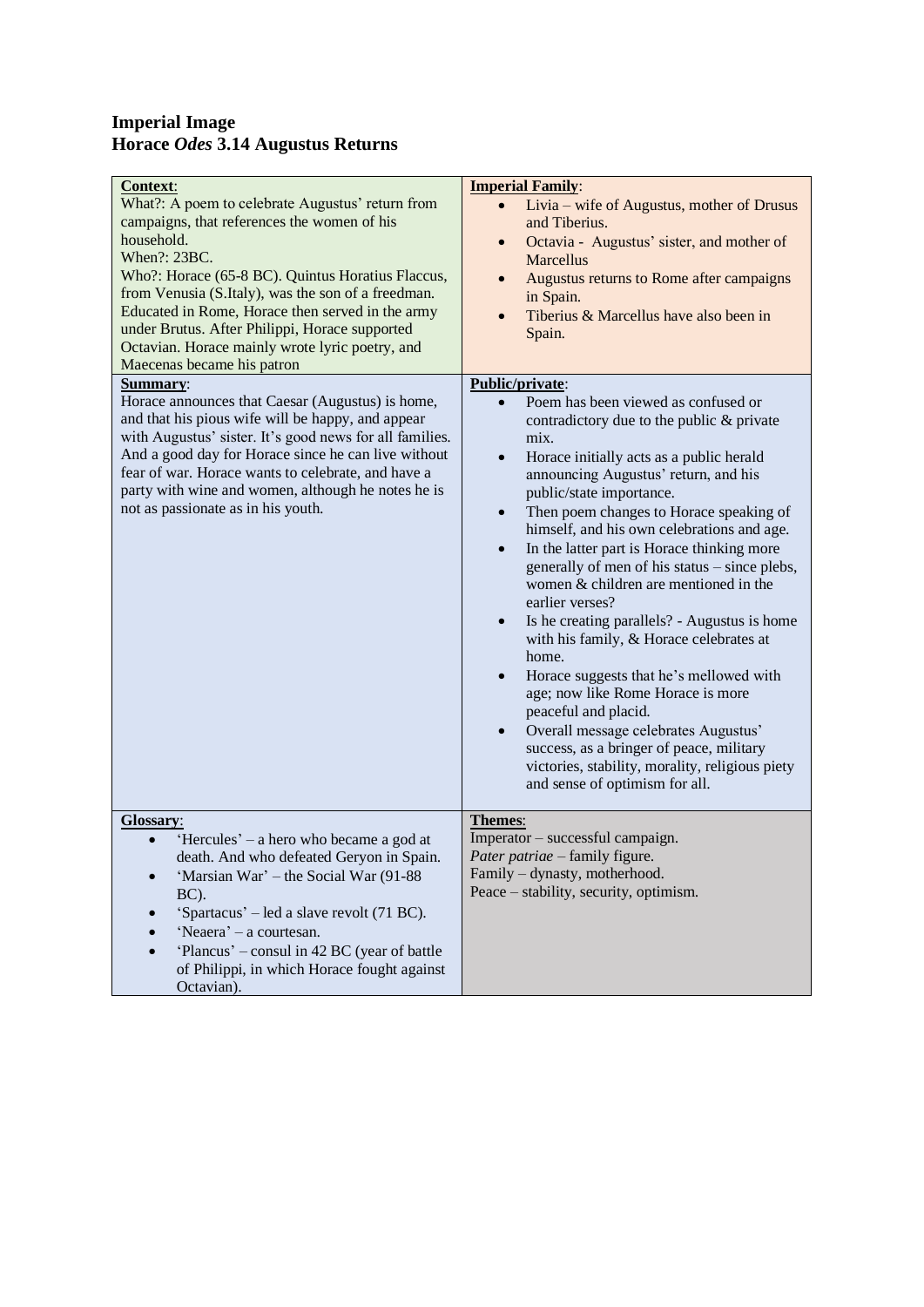#### **Imperial Image Horace** *Odes* **4.4 Drusus and the Claudians**

| <b>Context:</b>                                                        | <b>Drusus and Tiberius:</b>                                                                  |
|------------------------------------------------------------------------|----------------------------------------------------------------------------------------------|
| What?: A poem to celebrate the achievements of                         | Drusus and Tiberius were the sons of Livia,<br>$\bullet$                                     |
| Drusus (& Tiberius), & role of Augustus as father                      | so Augustus' stepsons.                                                                       |
| figure, and nurturer of great men.                                     | Drusus was married to Antonia Minor<br>$\bullet$                                             |
| When?:13 BC.                                                           | (daughter of Antony & Octavia). He was a                                                     |
| Who?: Horace (65-8 BC). Quintus Horatius Flaccus,                      | consul, governor and general. He died on                                                     |
| from Venusia (S.Italy), was the son of a freedman.                     | the German frontier in 9 BC.                                                                 |
| Educated in Rome, Horace then served in the army                       | $\bullet$                                                                                    |
| under Brutus. After Philippi, Horace supported                         | Tiberius was married to Agrippa's daughter,<br>and then to Julia (in 12 BC). He was a        |
| Octavian. Horace mainly wrote lyric poetry, and                        | consul, general, and ultimately Augustus'                                                    |
| Maecenas became his patron.                                            | successor.                                                                                   |
| <b>Summary:</b>                                                        | <b>Generals:</b>                                                                             |
| Drusus is compared to an eagle launched from his                       | Poem celebrates campaigns in the Alps and<br>$\bullet$                                       |
| nest attacking sheep or snakes, and then to a young                    | Germany (on Rhine) in 15-14 BC.                                                              |
| lion cub killing his first deer. This was what Drusus                  | And also members of illustrious patrician<br>$\bullet$                                       |
| was like when he attacked the German tribes (who                       | families – the Claudians and the Neros –                                                     |
| had long armed themselves) and then defeated them.                     |                                                                                              |
| The Germans came to understand what boys                               | from whom members of the Imperial family<br>were descended.                                  |
| Augustus had raised. The brave and the good create                     |                                                                                              |
| the brave. In the past Rome produced the Neros, who                    | Famous ancestor generals included Gaius<br>$\bullet$<br>Claudius Nero who defeated Hasdrabul |
| defeated Hasdrabul, and Hannibal speaks (for 27                        |                                                                                              |
| lines of the poem) proclaiming that the Romans were                    | (brother of Hannibal) in 207 BC.                                                             |
| a strong race and that the Claudians were invincible.                  |                                                                                              |
| Glossary:                                                              | <b>Glossary</b> (continued):                                                                 |
| 'winged agent' – an eagle, Jupiter's bird.                             | 'Metaurus river' – in central Italy, where                                                   |
| 'lightning bolt - Jupiter's symbol.                                    | Hasdrabul was defeated.                                                                      |
|                                                                        | 'Mount Algidius' – in the Alban Hills, close                                                 |
| 'Ganymede' - a mortal boy loved by<br>$\bullet$                        | to Rome.                                                                                     |
| Jupiter, snatched by an eagle to serve as a                            |                                                                                              |
| cup-bearer to the gods.                                                | 'Hydra' – a mythological monster killed by<br>$\bullet$                                      |
| 'Vindelici' – Germanic tribe<br>$\bullet$                              | Hercules. It grew two new heads each time<br>one was severed.                                |
| 'Rhaetian Alps' – a mountain range in S.<br>$\bullet$                  | 'Colchis' - where the Golden Fleece was                                                      |
| Germany.                                                               | $\bullet$                                                                                    |
| 'Amazonians' – a mythical race of female                               | guarded by a fire-breathing bull, warriors &<br>a sleepless serpent.                         |
| warriors, hints that the Vindelici are                                 |                                                                                              |
| barbarians.                                                            | 'Echionian Thebes' - Thebes was plagued                                                      |
|                                                                        | by a sphinx.                                                                                 |
| <b>Similes/Epithets/Devices:</b><br>Use of vivid imagery.<br>$\bullet$ | Themes:<br>Imperator – war, military success and strength.                                   |
|                                                                        | Family – father-figure, raising good Romans.                                                 |
| Drusus is compared to an eagle.                                        | Ancestry – looking to the past.                                                              |
| Drusus is compared to a lion cub                                       |                                                                                              |
| (inexperienced and young but successful).                              |                                                                                              |
| Augustus compared to a golden eagle.                                   |                                                                                              |
| The Carthaginians are compared to deer, the                            |                                                                                              |
| Romans to wolves.                                                      |                                                                                              |
| The Romans are compared to a pruned oak<br>$\bullet$                   |                                                                                              |
| recovering and re-growing.                                             |                                                                                              |
| Epithets - 'dread Hannibal', 'treacherous<br>$\bullet$                 |                                                                                              |
| Hannibal'.                                                             |                                                                                              |
| Device of having Hannibal (Rome's enemy)                               |                                                                                              |
| speak.                                                                 |                                                                                              |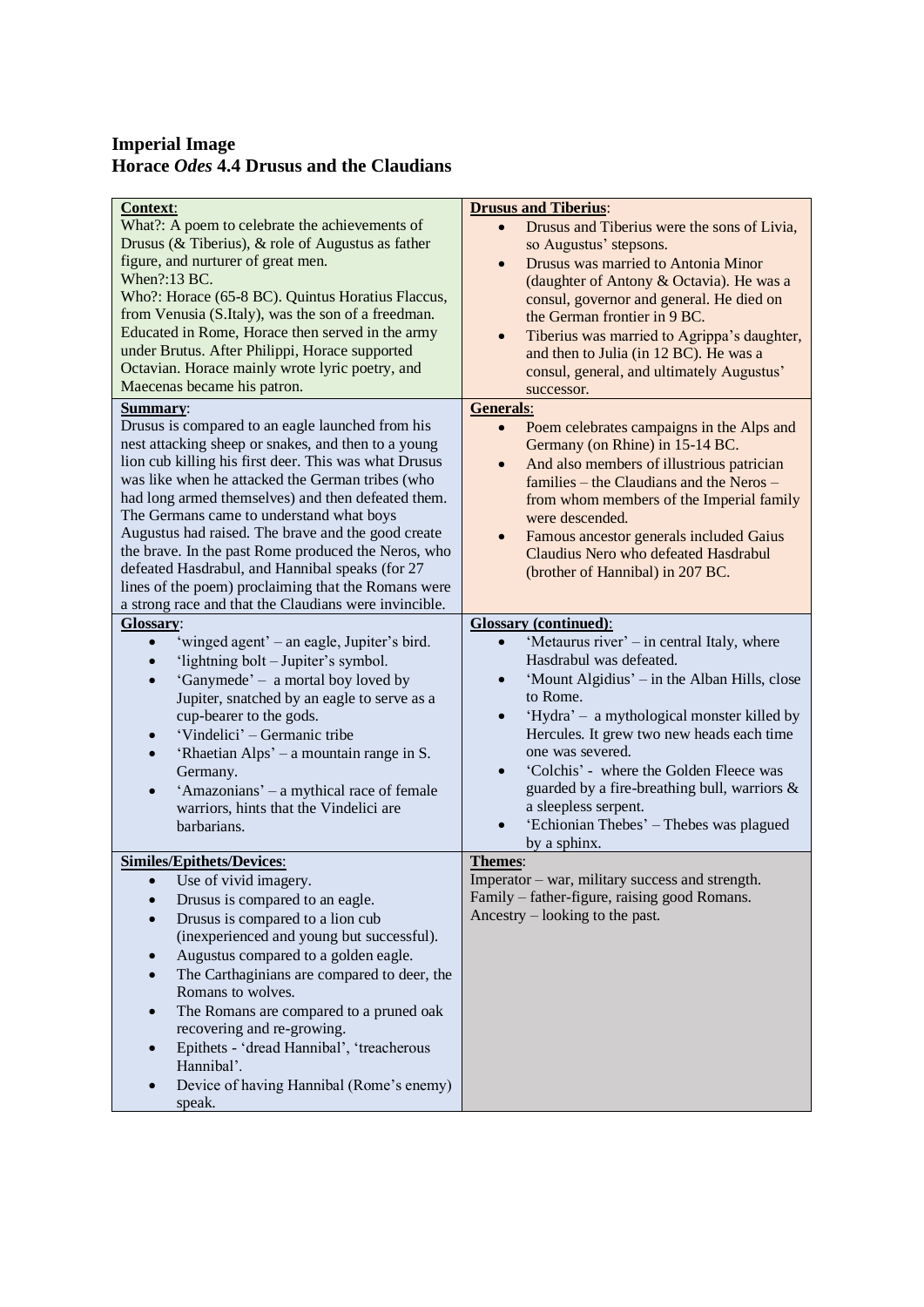#### **Imperial Image Horace** *Odes* **4.15 To Augustus**

| Context:<br>What?: A poem to celebrate that peace and<br>prosperity reign in Rome, thanks to Augustus.<br>When?: 13 BC.<br>Who?: Horace (65-8 BC). Quintus Horatius Flaccus,<br>from Venusia (S.Italy), was the son of a freedman.<br>Educated in Rome, Horace then served in the army<br>under Brutus. After Philippi, Horace supported<br>Octavian. Horace mainly wrote lyric poetry, and<br>Maecenas became his patron.                                                                                                                                                                                                                                                                                                                                             | <b>Golden Age:</b><br>After the wars, and the moral and religious<br>degeneracy, of the Republic, Augustus was<br>presented as bringing a new age.<br>A golden era of peace and prosperity.<br>$\bullet$<br>This poem summarises Augustus'<br>$\bullet$<br>achievements, while noting the importance<br>of tradition and ancestry.                                                                                                                                                                                                                                                 |
|------------------------------------------------------------------------------------------------------------------------------------------------------------------------------------------------------------------------------------------------------------------------------------------------------------------------------------------------------------------------------------------------------------------------------------------------------------------------------------------------------------------------------------------------------------------------------------------------------------------------------------------------------------------------------------------------------------------------------------------------------------------------|------------------------------------------------------------------------------------------------------------------------------------------------------------------------------------------------------------------------------------------------------------------------------------------------------------------------------------------------------------------------------------------------------------------------------------------------------------------------------------------------------------------------------------------------------------------------------------|
| Summary:<br>It's not possible to write of war in a time of peace.<br>The Parthian standards have been recovered and the<br>temple of Janus closed, so there is no war to<br>celebrate. Italy and the empire prosper thanks to<br>Caesar (Augustus), and no one will break this peace.<br>People will give thanks to the gods and tell stories of<br>past leaders.                                                                                                                                                                                                                                                                                                                                                                                                      | <b>Techniques:</b><br>Starts with a self-deprecating apology. Was<br>Apollo (god of music & Augustus' patron<br>deity) offended, or has Augustus/Maecenas<br>encouraged Horace not to write of war?<br>'my tiny sail on Tyrrhenian Seas' is a<br>$\bullet$<br>metaphor. Horace is a small boat among<br>great ships since his subject matter is more<br>appropriate to epic poetry.<br>'insolent Parthian pillars' – personification.<br>$\bullet$<br>'tightened the rein on lawlessness' $- a$<br>metaphor for Augustus' moral reforms.<br>'freedom from war' is an exaggeration. |
| Glossary:<br>'Phoebus' – Apollo.<br>$\bullet$<br>'Tyrrhenian Sea' – part of the<br>$\bullet$<br>Mediterranean Sea, off the west coast of<br>Italy.<br>'Romulus's temple' – implies the temple of<br>$\bullet$<br>Janus, the gates of which were closed as a<br>symbol of peace.<br>'ancient arts' – could mean war, religious<br>$\bullet$<br>rituals, anything traditionally Roman.<br>'Julian law' – suggests the tribes are under<br>$\bullet$<br>Roman control.<br>'Getae' – people from Bulgaria/Romania.<br>$\bullet$<br>'Seres' – people from China.<br>$\bullet$<br>'Don'- a river in Russia.<br>$\bullet$<br>'Bacchus' – god of wine, fertility,<br>$\bullet$<br>agriculture; Antony's patron god.<br>'people of Venus' – suggests Rome's divine<br>heritage. | Themes:<br>Imperator – strong and successful military<br>leadership.<br>Peace – stability, security and golden age.<br>Religious Piety – importance of thanking the gods.<br>Tradition - essential to respect traditions and<br>ancestry.                                                                                                                                                                                                                                                                                                                                          |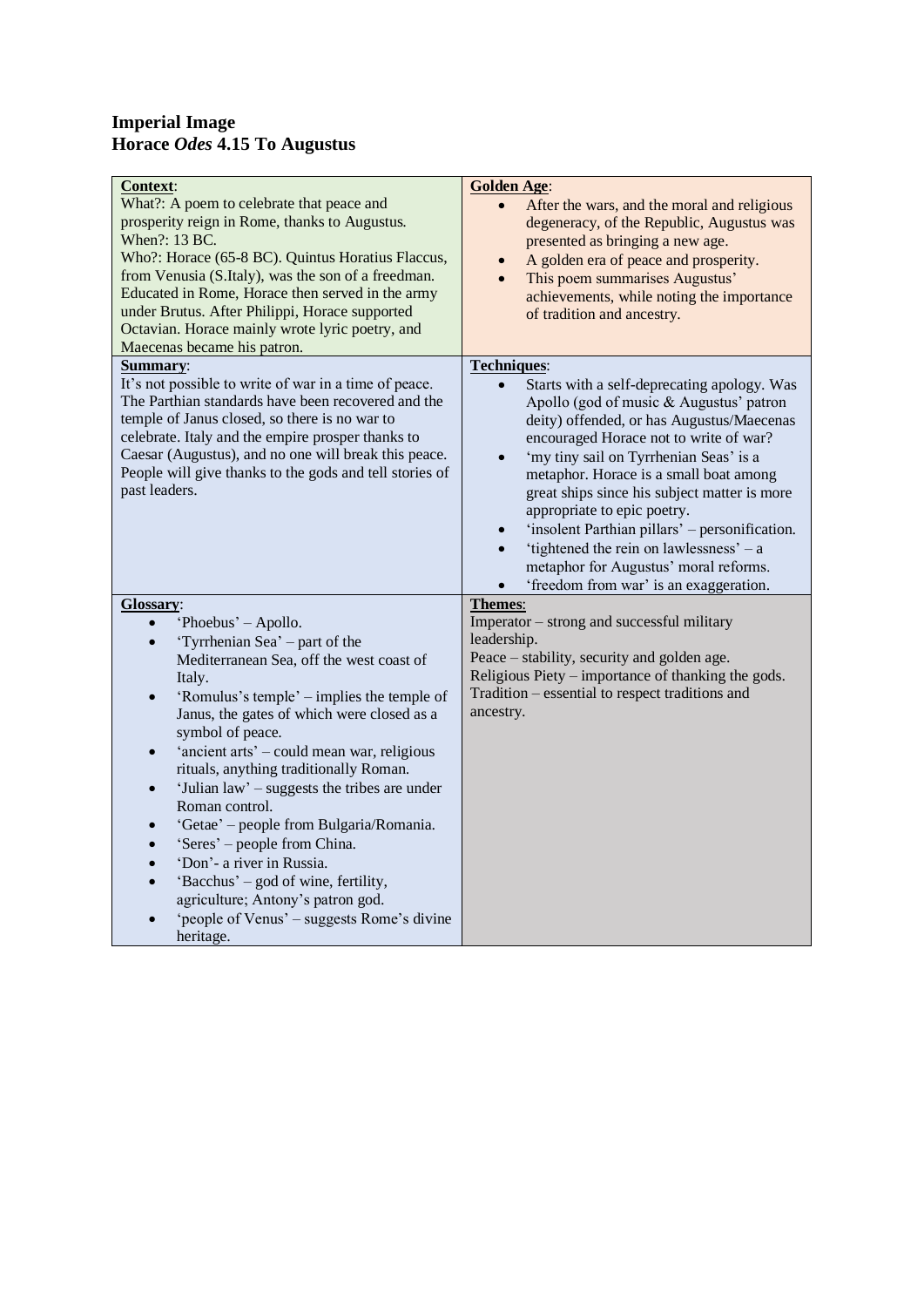#### **Imperial Image Horace,** *Carmen Saeculare*

| <b>Context:</b><br>What?: A hymn performed at the <i>ludi saeculares</i> .<br>When?: 17 BC.<br>Who?: Horace (65-8 BC). Quintus Horatius Flaccus,<br>from Venusia (S.Italy), was the son of a freedman.<br>Educated in Rome, Horace then served in the army<br>under Brutus. After Philippi, Horace supported<br>Octavian. Horace mainly wrote lyric poetry, and<br>Maecenas became his patron.<br>Form/Structure: | <b>Ludi saeculares:</b><br>The coming of a new age was prophesised<br>in the Sibylline Books.<br>The Sibyl was a priestess of Apollo, whose<br>predictions were collected in the Sibylline<br>Books.<br>Celebrations (summer 17 BC) consisted of<br>three days and nights of festivals.<br>All Romans invited.<br>$\bullet$<br>Augustus leading religious rituals.<br>Hymn sung by a chorus of Roman youths,<br>dressed in white, at the temple of Apollo<br>(Palatine), and then at Capitol.<br>Summary: |
|-------------------------------------------------------------------------------------------------------------------------------------------------------------------------------------------------------------------------------------------------------------------------------------------------------------------------------------------------------------------------------------------------------------------|-----------------------------------------------------------------------------------------------------------------------------------------------------------------------------------------------------------------------------------------------------------------------------------------------------------------------------------------------------------------------------------------------------------------------------------------------------------------------------------------------------------|
| Lyric poem<br>$\bullet$                                                                                                                                                                                                                                                                                                                                                                                           | Asks the gods to bless Rome & praises Rome's                                                                                                                                                                                                                                                                                                                                                                                                                                                              |
| 76 lines.<br>$\bullet$                                                                                                                                                                                                                                                                                                                                                                                            | achievements. The gods are also asked to protect                                                                                                                                                                                                                                                                                                                                                                                                                                                          |
| Prayer or hymn to Phoebus (Apollo) and                                                                                                                                                                                                                                                                                                                                                                            | mothers & the sanctity of marriage. The prayer asks                                                                                                                                                                                                                                                                                                                                                                                                                                                       |
| Diana.                                                                                                                                                                                                                                                                                                                                                                                                            | for harvests to be blessed and bountiful. The glorious<br>past of Aeneas & Romulus is referenced. In the new                                                                                                                                                                                                                                                                                                                                                                                              |
|                                                                                                                                                                                                                                                                                                                                                                                                                   | peace wrought by Rome's military might, honour,                                                                                                                                                                                                                                                                                                                                                                                                                                                           |
|                                                                                                                                                                                                                                                                                                                                                                                                                   | decency and plenty can return. May the gods always                                                                                                                                                                                                                                                                                                                                                                                                                                                        |
|                                                                                                                                                                                                                                                                                                                                                                                                                   | favour Rome.                                                                                                                                                                                                                                                                                                                                                                                                                                                                                              |
| <b>Message:</b>                                                                                                                                                                                                                                                                                                                                                                                                   | Gods:                                                                                                                                                                                                                                                                                                                                                                                                                                                                                                     |
| The Roman people are blessed by the gods.<br>$\bullet$<br>Rome is now healthy and full of life.<br>$\bullet$                                                                                                                                                                                                                                                                                                      | Phoebus (Apollo) - Augustus' patron god.<br>$\bullet$<br>Diana - Apollo's twin sister.<br>$\bullet$                                                                                                                                                                                                                                                                                                                                                                                                       |
| Rome is now militarily strong.<br>$\bullet$                                                                                                                                                                                                                                                                                                                                                                       | Ilithyia/Lucina/Genitalis - goddess of                                                                                                                                                                                                                                                                                                                                                                                                                                                                    |
| Rome now has strong and moral citizens.                                                                                                                                                                                                                                                                                                                                                                           | childbirth and midwifery.                                                                                                                                                                                                                                                                                                                                                                                                                                                                                 |
| This is an age of peace, fertility and plenty.                                                                                                                                                                                                                                                                                                                                                                    | Fates – goddesses believed to spin a<br>$\bullet$                                                                                                                                                                                                                                                                                                                                                                                                                                                         |
| This is new golden age.<br>$\bullet$                                                                                                                                                                                                                                                                                                                                                                              | person's destiny.                                                                                                                                                                                                                                                                                                                                                                                                                                                                                         |
| This new age can only be maintained<br>$\bullet$                                                                                                                                                                                                                                                                                                                                                                  | Ceres - goddess of harvest, grain,<br>$\bullet$                                                                                                                                                                                                                                                                                                                                                                                                                                                           |
| through hard work, and moral behaviour as<br>well as the blessings of the gods.                                                                                                                                                                                                                                                                                                                                   | agriculture.<br>Jupiter – king of gods, sky $&$ thunder.<br>$\bullet$                                                                                                                                                                                                                                                                                                                                                                                                                                     |
| Note the emphasis on youth and children.<br>$\bullet$                                                                                                                                                                                                                                                                                                                                                             | Luna $-$ goddess of the moon.                                                                                                                                                                                                                                                                                                                                                                                                                                                                             |
| Contrast between warlike Apollo and                                                                                                                                                                                                                                                                                                                                                                               | Venus - goddess of love, prosperity, victory                                                                                                                                                                                                                                                                                                                                                                                                                                                              |
| peaceful Apollo, reflecting that Augustus                                                                                                                                                                                                                                                                                                                                                                         | (the Julian clan claimed descent from                                                                                                                                                                                                                                                                                                                                                                                                                                                                     |
| was both a military and a civic leader.                                                                                                                                                                                                                                                                                                                                                                           | Venus).                                                                                                                                                                                                                                                                                                                                                                                                                                                                                                   |
| <b>Glossary:</b>                                                                                                                                                                                                                                                                                                                                                                                                  | Themes:                                                                                                                                                                                                                                                                                                                                                                                                                                                                                                   |
| 'Sibylline verses' – prophecies of the Sibyl<br>(priestess of Apollo).                                                                                                                                                                                                                                                                                                                                            | Religious piety – importance of respecting gods,<br>divine connections.                                                                                                                                                                                                                                                                                                                                                                                                                                   |
| 'Seven Hills' - Rome.                                                                                                                                                                                                                                                                                                                                                                                             | Golden Age – of prosperity, peace and fertility.                                                                                                                                                                                                                                                                                                                                                                                                                                                          |
| 'Senate's decrees concerning wedlock' –                                                                                                                                                                                                                                                                                                                                                                           | Morality – upholder of morals, legislation.                                                                                                                                                                                                                                                                                                                                                                                                                                                               |
| Augustus' social & moral legislation (Leges                                                                                                                                                                                                                                                                                                                                                                       | Family – importance of motherhood, children,                                                                                                                                                                                                                                                                                                                                                                                                                                                              |
| Iuliae).                                                                                                                                                                                                                                                                                                                                                                                                          | descent from ancestors.                                                                                                                                                                                                                                                                                                                                                                                                                                                                                   |
| 'Ilium' - Troy                                                                                                                                                                                                                                                                                                                                                                                                    | Peace – stability, security, but also ensured through                                                                                                                                                                                                                                                                                                                                                                                                                                                     |
| 'Alban axes' – Roman military might; Alba                                                                                                                                                                                                                                                                                                                                                                         | military strength.                                                                                                                                                                                                                                                                                                                                                                                                                                                                                        |
| Longa was the first Trojan settlement in<br>Italy.                                                                                                                                                                                                                                                                                                                                                                |                                                                                                                                                                                                                                                                                                                                                                                                                                                                                                           |
| Faith, Peace, Honour, Modesty - traditional                                                                                                                                                                                                                                                                                                                                                                       |                                                                                                                                                                                                                                                                                                                                                                                                                                                                                                           |
| virtues and values.                                                                                                                                                                                                                                                                                                                                                                                               |                                                                                                                                                                                                                                                                                                                                                                                                                                                                                                           |
| 'Mount Algidus' – in the Alban Hills about                                                                                                                                                                                                                                                                                                                                                                        |                                                                                                                                                                                                                                                                                                                                                                                                                                                                                                           |
| 12 miles SE of Rome.                                                                                                                                                                                                                                                                                                                                                                                              |                                                                                                                                                                                                                                                                                                                                                                                                                                                                                                           |
| 'Of the Fifteen' – quindecimviri, 15 priests                                                                                                                                                                                                                                                                                                                                                                      |                                                                                                                                                                                                                                                                                                                                                                                                                                                                                                           |
| who would translate the Sibylline verses.                                                                                                                                                                                                                                                                                                                                                                         |                                                                                                                                                                                                                                                                                                                                                                                                                                                                                                           |